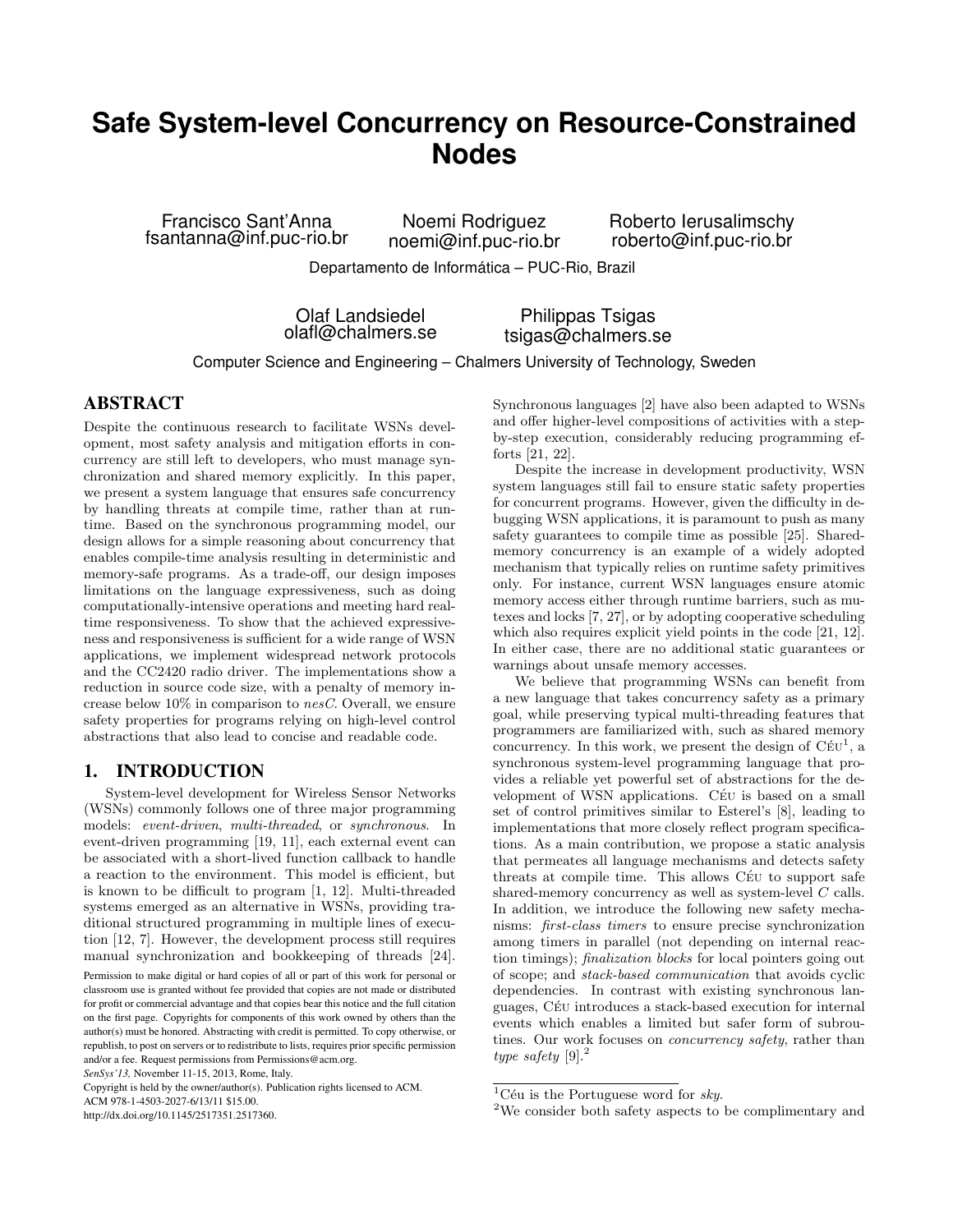

Figure 1: "Blinking LED" in nesC, Protothreads, and Céu.

In order to enable static analysis, programs in Céu must suffer some limitations. Computations that run in unbounded time (e.g., compression, image processing) cannot be elegantly implemented [29], and dynamic loading is forbidden. However, we show that CEU is sufficiently expressive for the context of WSN applications. We successfully implemented the CC2420 radio driver, and the DRIP, SRP, and CTP network protocols [32] in Céu. In comparison to nesC [17], the implementations reduced the number of source code tokens by 25%, with an increase in ROM and RAM below 10%.

The rest of the paper is organized as follows: Section 2 gives an overview on how different programming models used in WSNs can express typical control patterns. Section 3 details the design of CEU, motivating and discussing the safety aspects of each relevant language feature. Section 4 evaluates the implementation of the network protocols in CEU and compares some of its aspects with  $nesC$  (e.g. memory usage and tokens count). We also evaluate the responsiveness of the radio driver written in CÉU, showing extreme high-load conditions in which the disciplined synchronous execution of our model may not be suitable. Section 5 discusses related work to CÉU. Section 6 concludes the paper and makes final remarks.

## 2. OVERVIEW OF PROGRAMMING MOD-ELS

WSN applications must handle a multitude of concurrent events, such as timers and packet transmissions. Although they may seem random and unrelated for an external observer, a program must logically keep track of them according to its control specification. From a control perspective, programs are composed of two main patterns: sequential, i.e., an activity with two or more sub-activities in sequence; and parallel, i.e., unrelated activities that eventually need to synchronize. As an example, an application that alternates

orthogonal, i.e., type-safety techniques could also be applied to Céu.

between sampling a sensor and broadcasting its readings has a sequential pattern (with an enclosing loop); while including an 1-minute timeout to interrupt an activity denotes a parallel pattern.

Figure 1 presents the three different programming models commonly used in WSNs. It shows the implementations in nesC [17], Protothreads [12], and CÉU for an application that continuously turns on a LED for 2 seconds and off for 1 second. After 1 minute of activity, the application turns off the LED and proceeds to another activity (marked in the code as  $\langle \ldots \rangle$ . The diagram on the right of Figure 1 describes the overall control behavior for the application. The sequential programming pattern is represented by the LED alternating between the two states, while the parallel pattern is represented by the 1-minute timeout.

The first implementation, in  $nesC$ , which represents the event-driven model, spawns two timers "in parallel" at boot time (Boot.booted): one to make the LED blink and another to wait for 1 minute. The callback T1.fired continuously toggles the LED and resets the timer according to the state variable on. The callback T2.fired executes only once, canceling the blinking timer, and proceeds to <...>. Overall, we argue that this implementation has little structure: the blinking loop is not explicit, but instead relies on a static state variable and multiple invocations of the same callback. Furthermore, the timeout handler (T2.fired) requires specific knowledge about how to stop the blinking activity, and the programmer must manually terminate it (T1.cancel()).

The second implementation, in Protothreads, which represents the multi-threaded model, uses a dedicated thread to make the LED blink in a loop. This brings more structure to the solution. The main thread also helps a reader to identify the overall sequence of the program, which is not easily identifiable in the event-driven implementation without tracking the dependencies among callbacks. However, it still requires much bookkeeping for initializing, scheduling and rejoining the blinking thread after the timeout (inside the while condition).

The third implementation, in CEU, which represents the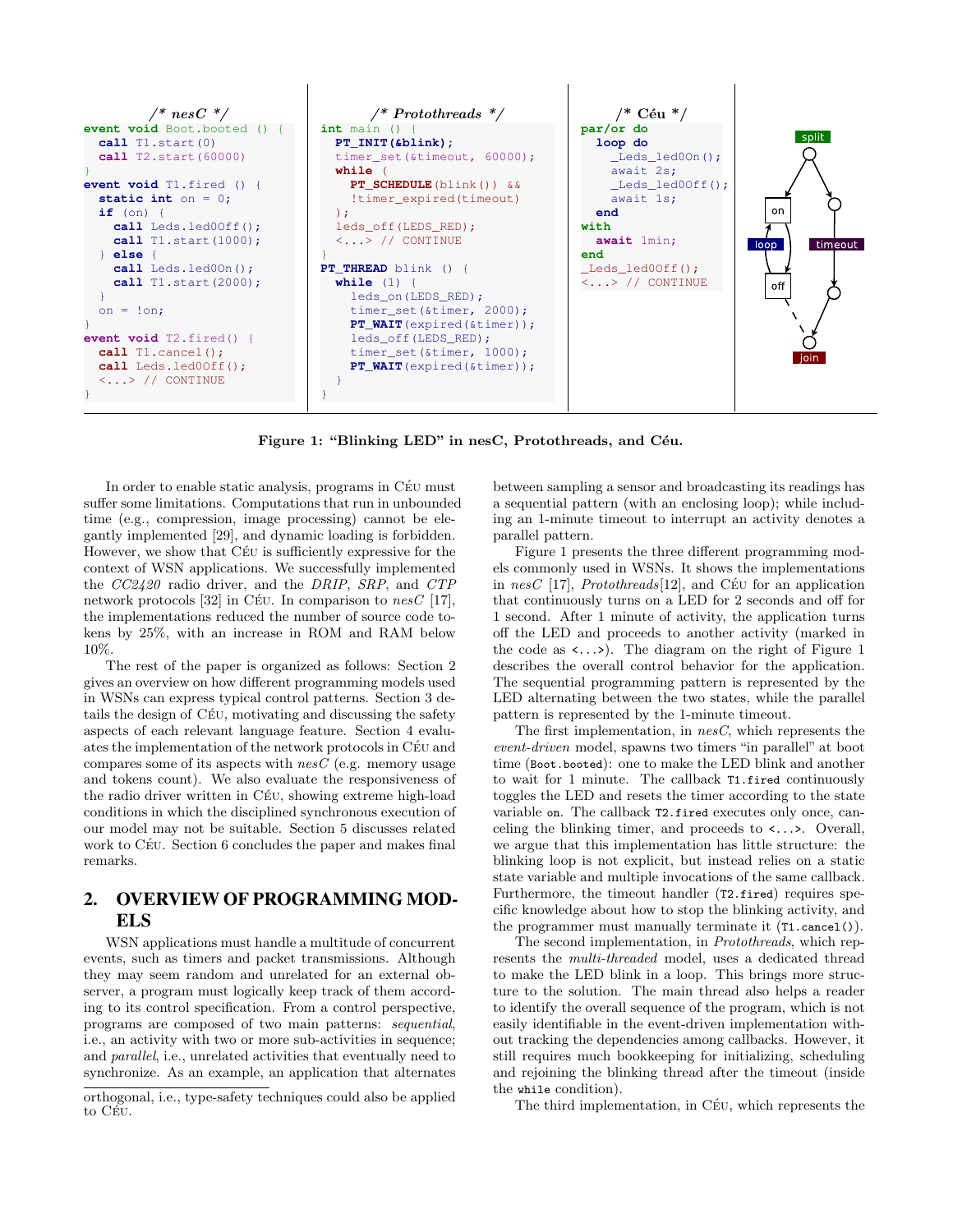```
// DECLARATIONS
input <type> <id>; // external event
event <type> <id>; // internal event
var <type> <id>; // variable
// EVENT HANDLING
await <id>; \left| \right| // awaits event
emit \langle id \rangle; // emits event
// COMPOUND STATEMENTS
\langle \ldots \rangle ; \langle \ldots \rangle ; // sequence
if <...> then <...> // conditional
        else <...> end
loop do <...> end // repetition
   break // (escape loop)
finalize <...> // finalization
   with <...> end
// PARALLEL COMPOSITIONS
par/and do <...> // rejoins on both sides
     with <...> end
par/or do <...> // rejoins on any side
with \langle \ldots \rangle end<br>par do \langle \ldots \rangle// never rejoins
  with <...> end
// C INTEGRATION
_f(); // C call (prefix '_')
native do <...> end // block of native code
pure <id>; \left| \right| // "pure" annotation
safe <id> with <id>; // "safe" annotation
```
Figure 2: Syntax of Céu.

synchronous model, uses a par/or construct to run the two activities in parallel: an endless loop to blink the LED, and a single statement that waits for 1 minute before terminating. The par/or stands for parallel-or and rejoins automatically when any of its lines of execution terminates.  $(C \⊂>U)$ also supports par/and compositions, which rejoin when all spawned lines of execution terminate.) We argue that the hierarchical structure of CÉU more closely reflects the control diagram and ties the two activities together, implying that (a) they can only exist together; (b) they always start together; (c) they always terminate together. Besides the arguably cleaner syntax, the additional control-flow information that can be inferred from the program is the base for all features and safety guarantees introduced by  $C$   $E$ U.

### 3. THE DESIGN OF CÉU

 $C$ *EU* is a concurrent language in which multiple lines of execution—known as trails—continuously react to input events from the environment. Waiting for an event halts the running trail until that event occurs. The environment broadcasts an occurring event to all active trails, which share a single global time reference (the event itself). The fundamental distinction between C<sub>EU</sub> and prevailing multithreaded designs is the way threads are combined in programs. Céu provides Esterel-like syntactic hierarchical compositions, while most multi-threaded systems typically only support top-level definitions for threads. Figure 2 shows a compact reference of CÉU, which helps to follow the examples in this chapter.

As an introductory example, the code in Figure 3 is

```
1 input void CC2420_START, CC2420_STOP;
2 loop do
3 await CC2420_START;
4 par/or do
5 await CC2420_STOP;
6 with
7 // loop with other nested trails
8 // to receive radio packets
9 \langle \ldots \rangle10 end
11 end
```
Figure 3: Start/stop behavior for the radio driver. The occurrence of CC2420\_STOP (line 5) seamlessly aborts the receiving loop (collapsed in line 9) and resets the driver to wait for the next CC2420\_START (line 3).

extracted from our implementation of the CC2420 radio driver [32] and uses a par/or to control the start/stop behavior of the radio. The input events CC2420\_START and CC2420\_STOP (line 1) represent the external interface of the driver with a client application (e.g. a protocol). The driver enters the top-level loop and awaits the starting event (line 3); upon request, the driver spawns two other trails: one to await the stopping event (line 5), and another to actually receive radio messages in a loop (collapsed in line 9). As compositions can be nested, the receiving loop can be as complex as needed and contain other loops and parallel constructs. However, once the client requests to stop the driver, the trail in line 5 awakes and terminates, also terminating the par/or which aborts the receiving loop and proceeds to the statement in sequence. In this case, the top-level loop restarts, waiting for the next request to start (line 3, again).

The par/or construct is regarded as an *orthogonal pre*emption primitive [5] because the two sides in the composition need not to be tweaked with synchronization primitives or state variables in order to affect each other. In contrast, it is known that traditional (asynchronous) multi-threaded languages cannot express thread abortion safely [5, 28].

#### 3.1 Deterministic and Bounded Execution

CEU is grounded on a precise definition of time as a discrete sequence of external input events: a sequence because only a single input event is handled at a time; discrete because reactions to events are guaranteed to execute in bounded time (to be discussed further). The execution model for a program in C<sub>EU</sub> is as follows:

- 1. The program initiates the "boot reaction" in a single trail.
- 2. Active trails execute until they await or terminate. This step is named a reaction chain, and always runs in bounded time.
- 3. The program goes idle and the environment takes control.
- 4. On the occurrence of a new external input event, the environment awakes all trails awaiting that event. It then goes to step 2.

The synchronous execution model of C<sub>EU</sub> is based on the hypothesis that internal reactions run infinitely faster in comparison to the rate of external events [29]. Conceptually, a program takes no time on step 2 and is always idle on step 3. In practice, if a new external input event occurs while a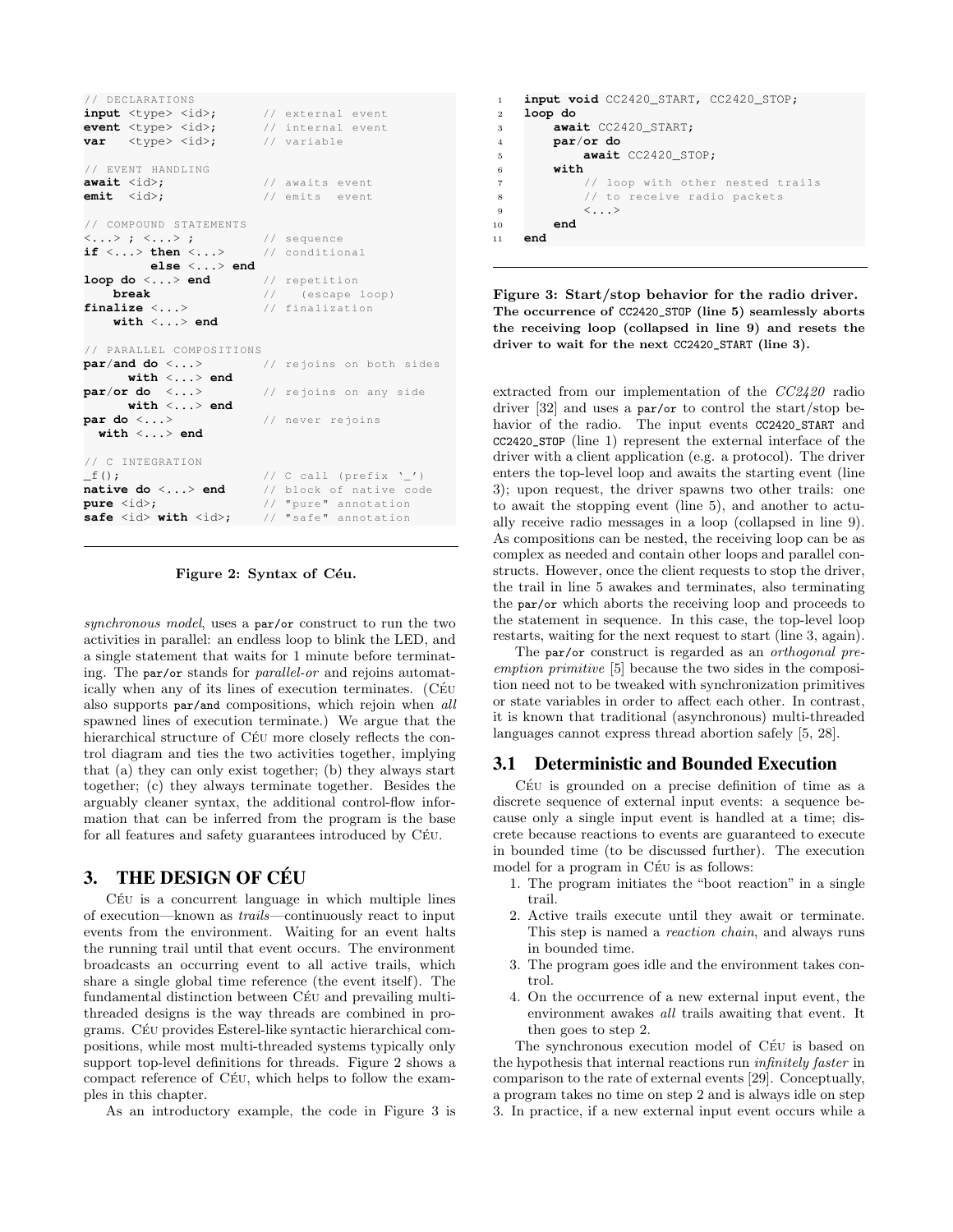reaction chain is running (step 2), it is enqueued to run in the next reaction. When multiple trails are active at a time  $(i.e.$  awaking on the same event),  $C\acute{E}U$  schedules them in the order they appear in the program source code. This policy is somewhat arbitrary, but provides a priority scheme for trails, and also ensures deterministic and reproducible execution for programs, which is important for simulation purposes. A reaction chain may also contain emissions and reactions to internal events, which are presented in Section 3.6.

The blinking LED of Figure 1 in C<sub>EU</sub> illustrates how the synchronous model leads to a simpler reasoning about concurrency aspects in comparison to the other implementations. As reaction times are assumed to be instantaneous, the blinking loop takes exactly  $2 + 1$  seconds. Hence, after 20 iterations, the accumulated time becomes 1 minute and the loop terminates concurrently with the 1-minute timeout in parallel. Given that the loop appears first, it will restart and turn on the LED for the last time. Then, the 1-minute timeout is scheduled, aborts the whole par/or, and turns off the LED. This reasoning is actually reproducible in practice, and the LED will light on exactly 21 times for every single execution of this program. First-class timers are discussed in more depth in Section 3.5. Note that this static control inference cannot be easily extracted from the other implementations of Figure 1, specially considering the presence of two different timers.

The behavior for the LED timeout just described denotes a weak abortion, because the blinking trail had the chance to execute for one last time. By inverting the two trails, the par/or would terminate immediately, and the blinking trail would not execute, denoting a *strong abortion* [5]. CEU not only provides means to choose between weak and strong abortion, but also detects the two conflicting possibilities and issues a warning at compile time (to be discussed in Section 3.2).

Reaction chains should run in bounded time to guarantee that programs are responsive and can handle upcoming input events from the environment. Similarly to Esterel [8], CEU requires that each possible path in a loop body contains at least one await or break statement, thus ensuring that loops never run in unbounded time. Consider the examples that follow:

| loop do           | loop do               |
|-------------------|-----------------------|
| if $<$ cond> then | if <cond> then</cond> |
| await $A$ ;       | await $A$ ;           |
| end               | else                  |
| end               | break;                |
|                   | end                   |
|                   |                       |

The first example is refused at compile time, because the if true branch may never execute, resulting in a tight loop (i.e., an infinite loop that does not await). The second variation is accepted, because for every iteration, the loop either breaks or awaits.

Enforcing bounded execution makes C<sub>EU</sub> inappropriate for algorithmic-intensive applications that require unrestricted loops (e.g., cryptography, image processing). However, CÉU is designed for control-intensive applications and we believe this is a reasonable price to pay in order to achieve higher reliability.

## 3.2 Shared-memory Concurrency

WSN applications make extensive use of shared memory, such as for handling memory pools, message queues, routing tables, etc. Hence, an important goal of Céu is to ensure a reliable execution for concurrent programs that share memory. Concurrency in CÉU is characterized when two or more trail segments in parallel execute during the same reaction chain. A trail segment is a sequence of statements followed by an await (or termination).

In the first example that follows, the two assignments to x run concurrently, because both trail segments are spawned during the same reaction chain. However, in the second example, the assignments to y are never concurrent, because A and B are different external events and the respective segments can never execute during the same reaction chain:

| var int $x=1$ ; |               | input void A, B; |
|-----------------|---------------|------------------|
| par/and do      |               | var int $v=0$ ;  |
|                 | $x = x + 1$ ; | par/and do       |
| with            |               | await $A$ ;      |
|                 | $x = x * 2$ ; | $y = y + 1$ ;    |
| end             |               | with             |
|                 |               | await $B$ ;      |
|                 |               | $y = y * 2;$     |
|                 |               | end              |
|                 |               |                  |

Note that although the variable x is accessed concurrently in the first example, the assignments are both atomic and deterministic<sup>3</sup>: the final value of  $x$  is always 4 (i.e.  $(1 + 1) * 2$ ). However, programs with concurrent accesses to shared memory are suspicious, because an apparently innocuous reordering of trails modifies the semantics of the program; for instance, the previous example would yield 3 with the trails reordered, i.e.,  $(1 * 2 + 1)$ .

We developed a compile-time temporal analysis for C<sub>EU</sub> in order to detect concurrent accesses to shared variables, as follows: if a variable is written in a trail segment, then a concurrent trail segment cannot read or write to that variable, nor dereference a pointer of that variable type. An analogous policy is applied for pointers vs variables and pointers vs pointers. The algorithm for the analysis holds the set of all events in preceding await statements for each variable access. Then, the sets for all accesses in parallel trails are compared to assert that no events are shared among them. Otherwise the compiler warns about the suspicious accesses.

Consider the three examples in Figure 4. The first code is detected as suspicious, because the assignments to x and p (lines 11 and 14) may be concurrent in a reaction to A (lines 6 and 13); In the second code, although two of the assignments to y occur in reactions to A (lines 4-5 and 10-11), they are not in parallel trails and, hence, are safe. The third code illustrates a false positive in our algorithm: the assignments to z in parallel can only occur in different reactions to A (lines 5 and 9), as the second assignment awaits two occurrences of A, while the first trail assigns and terminates in the first occurrence.

Conflicting weak and strong abortions, as introduced in Section 3.1, are also detected with the proposed algorithm. Besides accesses to variables, the algorithm also keeps track of trail terminations inside a par/or, issuing a warning when they can occur concurrently. This way, the programmer can

<sup>3</sup>Remember from Section 3.1 that trails are scheduled in the order they appear and run to completion (i.e., until they await or terminate).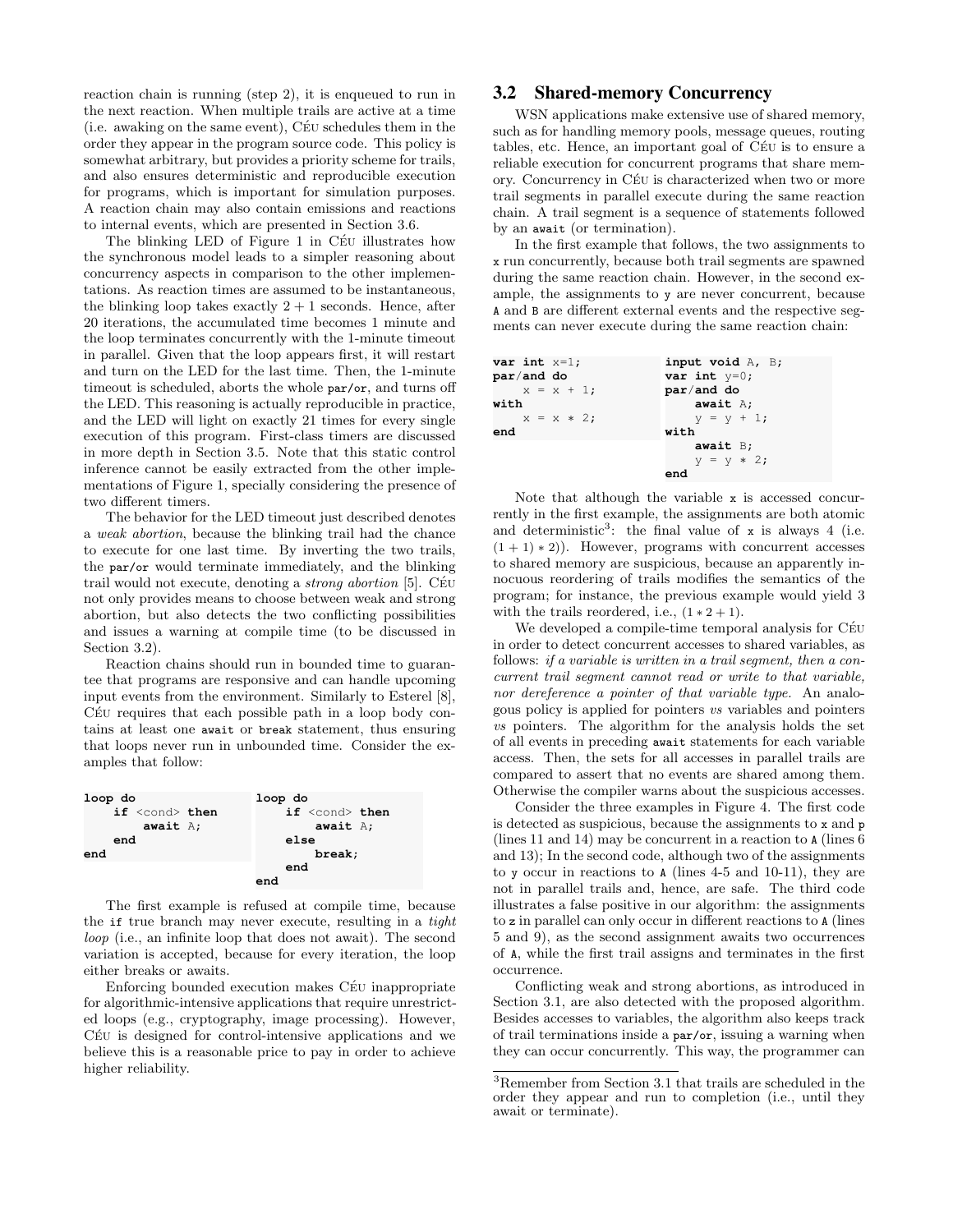```
1 input void A;
2 var int x;
3 var int∗ p;
4 par/or do
5 loop do
6 await A;
7 if <cnd> then
8 break;
9 end
10 end
11 x = 1;12 with
13 await A;
14 *p = 2;
15 end
                   input void A,B;
input void A;
                   var int y;
                   par/or do
                     await A;
                     y = 1;with
                     await B;
                     y = 2;end
                   await A;
                   y = 3;var int z;
                                  par/and do
                                    await A;
                                    z = 1;
                                  with
                                    await A;
                                    await A;
                                    z = 2;end
```
Figure 4: Automatic detection for concurrent accesses to shared memory.

The first example is suspicious because x and p can be accessed concurrently (lines 11 and 14). The second example is safe because accesses to y can only occur in sequence. The third example illustrates a false positive in our algorithm.

be aware about the conflict existence and choose between weak or strong abortion.

The proposed static analysis is only possible due to the uniqueness of external events within reactions and support for syntactic compositions, which provide precise information about the flow of trails (i.e., which run in parallel and which are guaranteed to be in sequence). Such precious information cannot be inferred when the program relies on state variables to handle control, as typically occurs in eventdriven systems.

We also implemented an alternative algorithm that converts a Céu program into a deterministic finite automata. The resulting DFA represents all possible points a program can reach during runtime and, hence, eliminates all false positives in the static analysis. However, the algorithm is exponential and may be impractical in some situations. That being said, the simpler static analysis does not detect false positives in any of the implementations to be presented in Section 4 and executes in negligible time, suggesting that the algorithm is practical.

#### 3.3 Integration with C

Most existing operating systems and libraries for WSNs are based on C, given its omnipresence and level of portability across embedded platforms. Therefore, it is fundamental that programs in C<sub>EU</sub> have access to all functionality the underlying platform already provides.

In CÉU, any identifier prefixed with an underscore is repassed as is to the  $C$  compiler that generates the final binary. Therefore, access to  $C$  is seamless and, more importantly, easily trackable. CÉU also supports native blocks to define new symbols in  $C$ , as Figure 5 illustrates. Code inside "native do  $\ldots$  end" is also repassed to the C compiler for the final generation phase. As C<sub>EU</sub> mimics the type system of C, values can be easily passed back and forth between the languages.

C calls are fully integrated with the static analysis presented in Section 3.2 and cannot appear in concurrent trails segments, because CEU has no knowledge about their side

```
1 native do
2 #include <assert.h>
3 int I = 0;
4 int inc (int i) {
5 return I+i;
6 }
7 end
8 native _assert(), _inc(), _I;
9 \quad _assert(_inc(_I));
```
Figure 5: A Céu program with embedded  $C$  definitions. The globals I and inc are defined in the native block (lines  $3$  and  $4-6$ ), and are imported by C $\acute{e}$ u in line 8. C symbols must be prefixed with an underline to be used in Céu (line 9).

```
1 pure _abs(); // side−effect free
2 safe _Leds_led0Toggle with
3 Leds_led1Toggle; // led0 vs led1 is safe
4 var int∗ buf1, buf2; // point to dif. bufs
5 safe buf1 with buf2; // buf1 vs buf2 is safe
```
#### Figure 6: Annotations for C functions.

Function abs is side-effect free and can be concurrent with any other function. The functions \_Leds\_led0Toggle and \_Leds\_led1Toggle can execute concurrently. The variables buf1 and buf2 can be accessed concurrently (annotations are also applied to variables).

effects. Also, passing variables as parameters counts as read accesses to them, while passing pointers counts as write accesses to those types (because functions may dereference and assign to them). This policy increases considerably the number of false positives in the analysis, given that many functions can actually be safely called concurrently. Therefore, CEU supports explicit syntactic annotations to relax the policy. They are illustrated in Figure 6, and are described as follows:

- The pure modifier declares a  $C$  function that does not cause side effects, allowing it to be called concurrently with any other function in the program.
- The safe modifier declares a pair of variables or functions that do not affect each other, allowing them to be used concurrently.

CÉU does not extend the bounded execution analysis to  $C$  function calls. On the one hand,  $C$  calls must be carefully analyzed in order to keep programs responsive. On the other hand, they also provide means to circumvent the rigor of Céu in a well-marked way (the special underscore syntax). Evidently, programs should only resort to  $C$  for simple operations that can be assumed to be instantaneous, such as non-blocking I/O and struct accessors, but never for control purposes.

#### 3.4 Local Scopes and Finalization

Local declarations for variables bring definitions closer to their use in programs, increasing the readability and containment of code. Another benefit, specially in the context of WSNs, is that blocks in sequence can share the same memory space, as they can never be active at the same time. The syntactic compositions of trails allows the CEU compiler to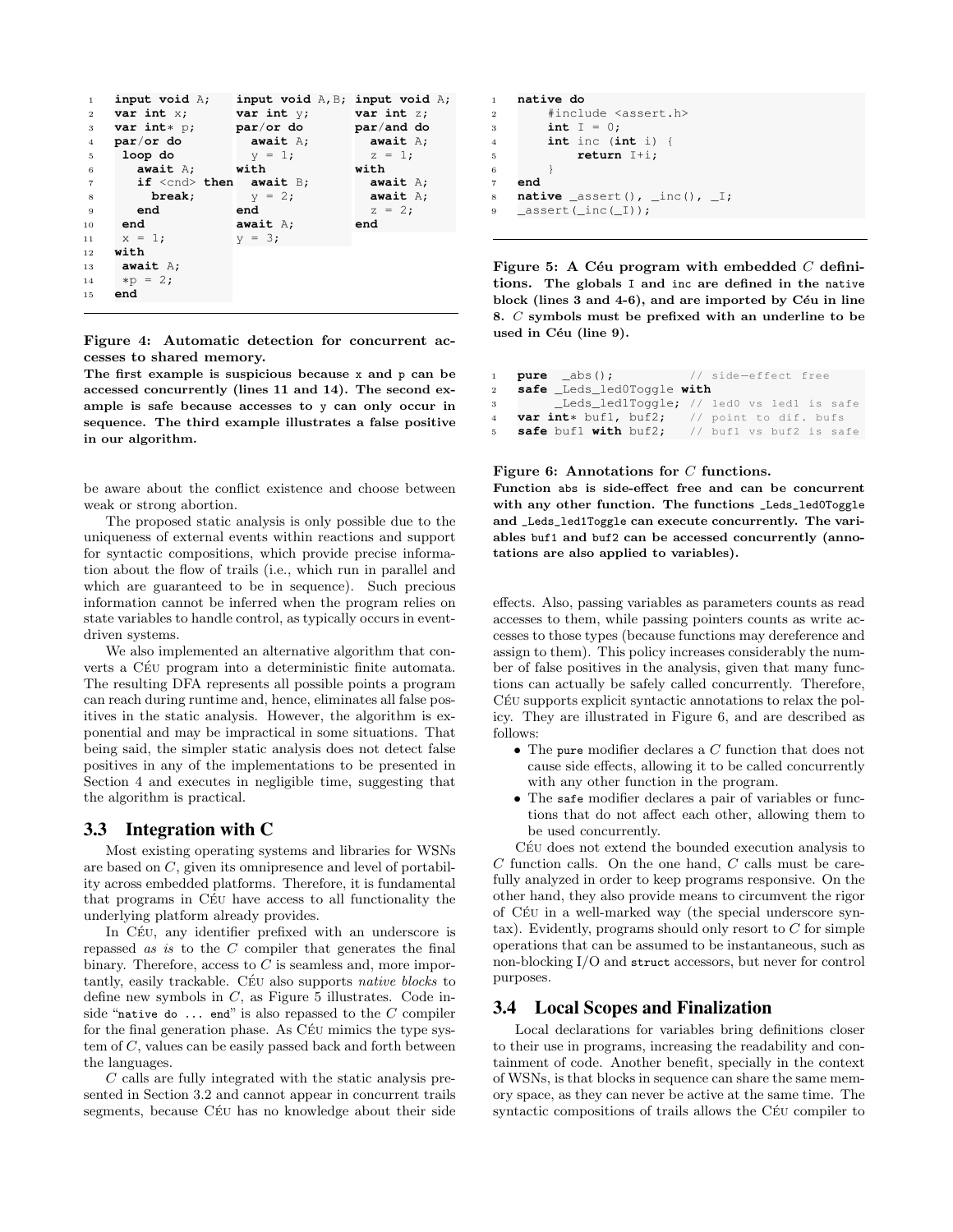```
1 \leq \ldots >2 par/or do
3 <...> // stops the protocol or radio
4 with
5 <...> // neighbor request
6 with
7 loop do
8 par/or do
9 <...> // resends request
10 with
11 await (dt) ms; // beacon timer expired
12 var _message_t msg;
13 payload = _AMSend_getPayload(&msg,...);
14 <br />
<br />
<br />
<br />
<br />
<br />
<br />
<br />
<br />
<br />
<br />
<br />
<br />
<br />
<br />
<br />
<br />
<br />
<br />
<br />
<br />
<br />
<br />
<br />
<br />
<br />
<br />
<br />
<br />
<br />
<br />
<b
15 _AMSend_send(..., &msg, ...);
16 await CTP_ROUTE_RADIO_SENDDONE;
17 end
18 end
19 end
```
#### Figure 7: Unsafe use of local references.

The period in which the radio driver manipulates the reference to msg passed by \_AMSend\_send (line 15) may outlive the lifetime of the variable scope, leading to an undefined behavior in the program.

statically allocate and optimize memory usage: memory for trails in parallel must coexist; trails that follow rejoin points reuse all memory.

However, the unrestricted use of locals may introduce subtle bugs when dealing with pointers and  $C$  functions interfacing with device drivers. Given that hardware components outlive the scope of any local variable, a pointer passed as parameter to a system call may be held by a device driver for longer than the scope of the referred variable, leading to a dangling pointer.

The code snippet in Figure 7 was extracted from our implementation of the CTP collection protocol [32]. The protocol contains a complex control hierarchy in which the trail that sends beacon frames (lines 11-16) may be aborted from multiple par/or trails (all collapsed in lines 3, 5, and 9). Now, consider the following behavior: The sending trail awakes from a beacon timer (line 11). Then, the local message buffer (line 12) is prepared and passed to the radio driver (line 13-15). While waiting for an acknowledgment from the driver (line 16), the protocol receives a request to stop (line 3) that aborts the sending trail and makes the local buffer go out of scope. As the radio driver runs asynchronously and still holds the reference to the message (passed in line 15), it may manipulate the dangling pointer. A possible solution is to cancel the message send in all trails that can abort the sending trail (through a call to AMSend\_cancel). However, this would require expanding the scope of the message buffer, adding a state variable to keep track of the sending status, and duplicating the code, increasing considerably the complexity of the application.

CEU provides a safer and simpler solution with the following rule: C calls that receive pointers require a finalization block to safely handle referred variables going out of scope. This rule prevents the previous example to compile, forcing the relevant parts to be rewritten as shown in Figure 8.

First, the nohold annotation informs the compiler that

```
1 native nohold _AMSend_getPayload();
2 \langle \ldots \rangle3 var _message_t msg;
4 \leq \ldots >5 finalize
6 _AMSend_send(..., &msg, ...);
7 with
8 _AMSend_cancel(&msg);
9 end
10 \qquad \qquad \langle . . . \rangle
```
#### Figure 8: Safe use of local references.

The call to \_AMSend\_send is finalized with the call to \_AM-Send\_cancel. The call to \_AMSend\_getPayload does not require finalization because it does not hold pointers.

the referred C function does not require finalization code because it does not hold references (line 1). Second, the finalize construct (lines 5-9) automatically executes the with clause (line 8) when the variable passed as parameter in the finalize clause (line 6) goes out of scope. Therefore, regardless of how the sending trail is aborted, the finalization code politely requests the OS to cancel the ongoing send operation (line 8), releasing the reference held by the radio driver.

All network protocols that we implemented in CEU use this finalization mechanism when sending messages. We looked through the TinyOS codebase and realized that among the 349 calls to the AMSend.send interface, only 49 have corresponding AMSend.cancel calls. We verified that many of these sends should indeed have matching cancels because the component provides a stop interface for clients. In nesC, because message buffers are usually globals, a send that is not properly canceled typically results in an extra packet transmission that wastes battery. However, in the presence of dynamic message pools, a misbehaving program can change the contents of a (not freed) message that is actually about to be transmitted, leading to a subtle bug that is hard to track.

The finalization mechanism is fundamental to preserve the orthogonality of the par/or construct, i.e., an aborted trail does not require clean up code outside it.

#### 3.5 First-class Timers

Activities that involve reactions to *wall-clock*  $time^4$  appear in typical patterns of WSNs, such as timeouts and sensor sampling. However, support for wall-clock time is somewhat low-level in existing languages, usually through timer callbacks or blocking calls with "sleep". In any concrete system implementation, however, a requested timeout does not expire precisely with zero-delay, a fact that is usually ignored in the development process. We define the difference between the requested timeout and the actual expiring time as the residual delta time (delta). Without explicit manipulation, the recurrent use of timed activities in sequence (or in a loop) may accumulate a considerable amount of deltas that can lead to incorrect behavior in programs.

The await statement of CÉU supports wall-clock time and handles deltas automatically, resulting in more robust

<sup>4</sup>By wall-clock time we mean the passage of time from the real world, measured in hours, minutes, etc.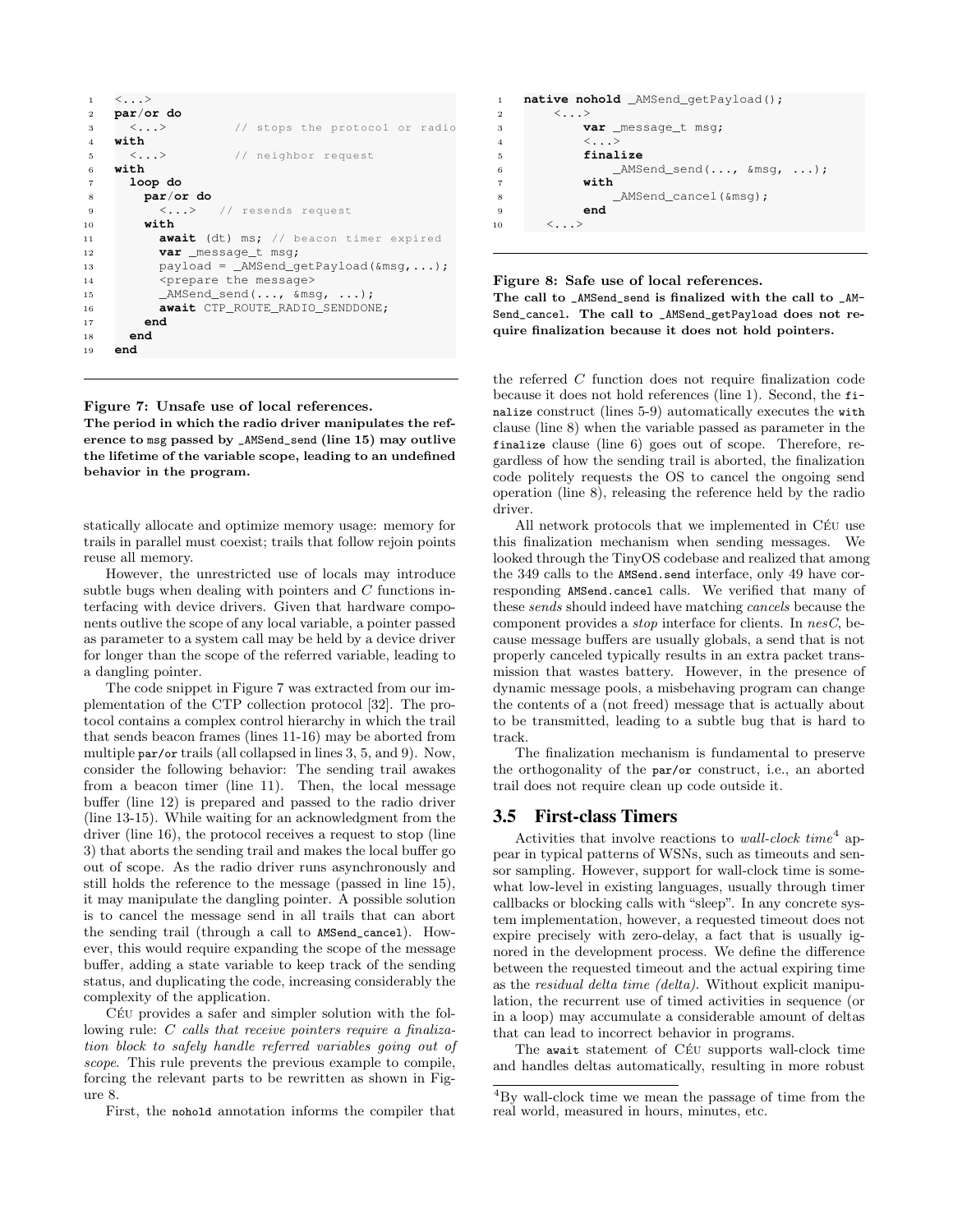applications. As an example, consider the following program:

| var int $v$ ;  |  |
|----------------|--|
| await $10ms$ ; |  |
| $v = 1:$       |  |
| await 1ms;     |  |
| $v = 2:$       |  |

Suppose that after the first await request, the underlying system gets busy and takes 15ms to check for expiring awaits. The CÉU scheduler will notice that the await 10ms has not only already expired, but delayed with delta=5ms. Then, the awaiting trail awakes, sets  $v=1$ , and invokes await 1ms. As the current delta is higher than the requested timeout (i.e.  $5ms > 1ms$ ), the trail is rescheduled for execution, now with delta=4ms.

C<sub>EU</sub> also takes into account the fact that time is a physical quantity that can be added and compared. For instance, for the program that follows, although the scheduler cannot guarantee that the first trail terminates exactly in 11ms, it can at least ensure that the program always terminates with v=1:

```
par/or do
   await 10ms;
    <...> // any non−awaiting sequence
   await 1ms;
   v = 1;with
   await 12ms;
   v = 2;end
```
Remember that any non-awaiting sequence is considered to take no time in the synchronous model. Hence, the first trail is guaranteed to terminate before the second trail, because  $10 + 1 < 12$ . A similar program in a language without first-class support for timers, would depend on the execution timings for the code marked as <...>, making the reasoning about the execution behavior more difficult. The importance of synchronized timers becomes more evident in the presence of loops, like in the introductory example of Figure 1 in which the first trail is guaranteed to execute exactly 21 times before being aborted by the timer in the second trail.

Note that in extreme scenarios, small timers in sequence (or in a loop) may never "catch up" with the external clock, resulting in a delta that increases indefinitely. To deal with such cases, the current delta is always returned from an await and can be used in programs:

```
loop do
    var int late = await 1ms;
    if late < 1000 then
        <...> // normal behavior
    else
        <...> // abnormal behavior
    end
end
```
#### 3.6 Internal Events

C<sub>EU</sub> provides internal events as a signaling mechanism among parallel trails: a trail that invokes await e can be awoken in the future by a trail that invokes emit e.

In contrast with external events, which are handled in a queue, internal events follow a stack-based policy. In practical terms, this means that a trail that emits an internal

```
1 event int send;
2 par do
3 \leq \ldots4 await DRIP_KEY;
5 emit send => 0; // broadcast data
6 with
7 \leq \ldots8 await DRIP_TRICKLE;
9 emit send => 1; // broadcast meta
10 with
11 \leq \ldots12 var _message_t∗ msg = await DRIP_DATA_RECV;
13 \langle ... \rangle<br>14 emit send => 0;
14 emit send \Rightarrow 0: // broadcasts data
15 with
16 loop do
17 var int isMeta = await send;
18 <...> // sends data or metadata
19 end // (contains awaits)
20 end
```

| Figure 9: A loop that awaits an internal event can |  |  |  |  |
|----------------------------------------------------|--|--|--|--|
| emulate a subroutine.                              |  |  |  |  |

The send "subroutine" (lines 16-19) is invoked from three different parts of the program (lines 5, 9, and 14).

event pauses until all trails awaiting that event completely react to it, continuing to execute afterwards. Another difference to external events is that internal events occur in the same reaction chain they are emitted, i.e., an emit instantaneously matches and awakes all corresponding await statements that were invoked in *previous reaction chains*<sup>5</sup>.

The stacked execution for internal events introduces support for a restricted form of subroutines that cannot express recursive definitions (either directly or indirectly), resulting in bounded memory and execution time. Figure 9 shows how the dissemination trail from our implementation of the DRIP protocol simulates a subroutine (lines 16-19) and can be invoked from different parts of the program. The await send (line 17) represents the function entry point, which is surrounded by a loop so that it can be invoked repeatedly. The DRIP protocol distinguishes data and metadata packets and disseminates one or the other based on a request parameter. For instance, when the trickle timer expires (line 8), the program invokes emit send=>1 (line 9), which awakes the dissemination trail (line 17) and starts sending a metadata packet (collapsed in line 18). Note that if the trail is already sending a packet, then the emit will not match the await and will have no effect (the  $nesC$  implementation uses an explicit state variable to attain this same behavior).

Internal events also provide means for describing more elaborate control structures, such as exceptions. The code in Figure 10 handles incoming packets for the CC2420 radio driver in a loop. After awaking from a new packet notification (line 4), the program enters in a sequence to read the bytes from the hardware buffer (lines 8-16). If any anomaly is found on the received data, the program invokes emit next to discard the current packet (lines 10 and 14). Given the execution semantics of internal events, the emit continuation is stacked and awakes the trail in line 6, which terminates and aborts the whole par/or in which the emitting trail is

<sup>5</sup> In order to ensure bounded reactions, an await statement cannot awake in the same reaction chain it is invoked.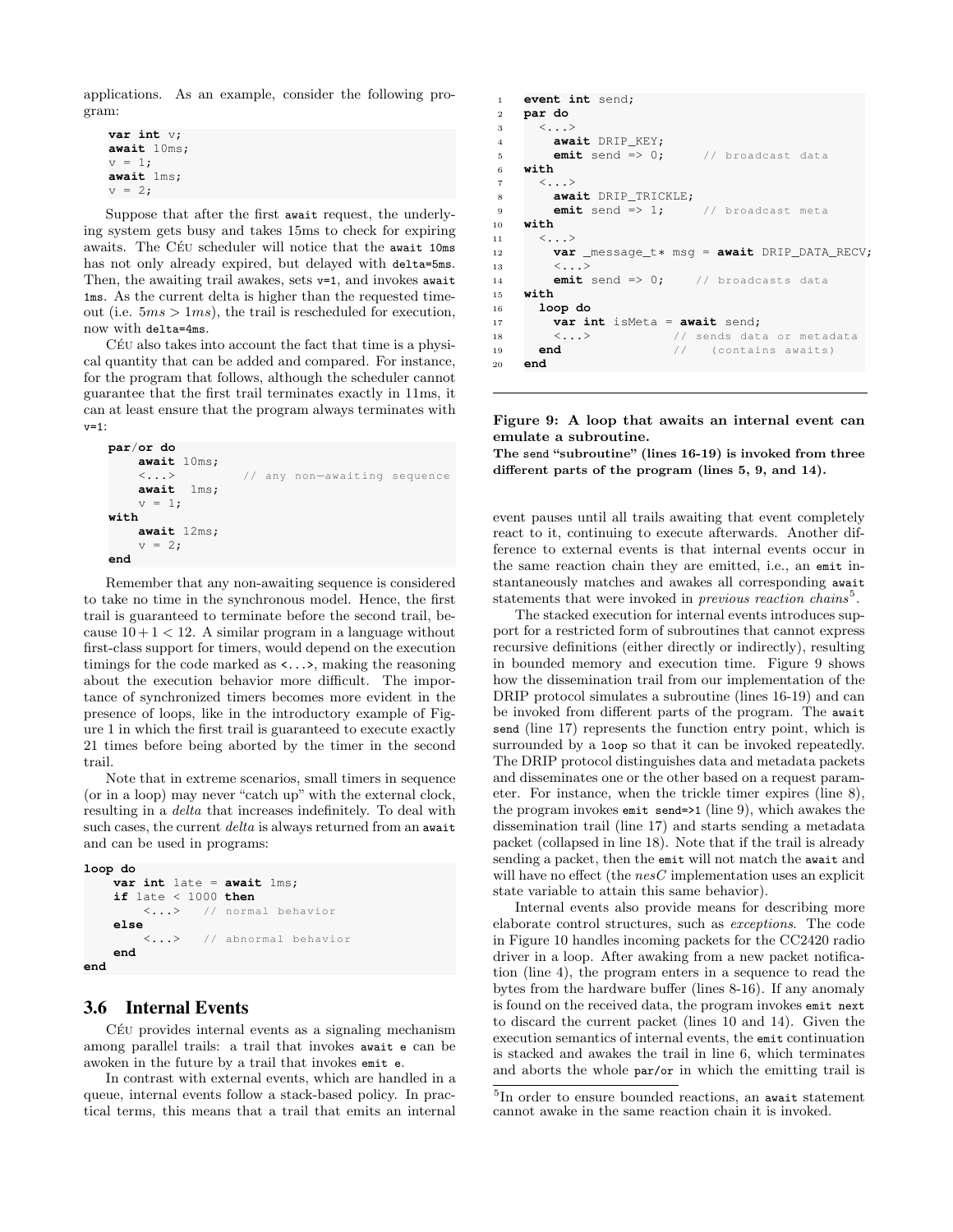```
1 \leq \ldots2 event void next;
3 loop do
4 await CC_RECV_FIFOP;
5 par/or do
6 await next;
7 with
8 <...> // (contains awaits)
9 if rxFrameLength > _MAC_PACKET_SIZE then
10 emit next; // packet is too large
11 end
12 <...> // (contains awaits)
13 if rxFrameLength == 0 then
14 emit next; // packet is empty
15 end
16 \langle \ldots \rangle // (contains awaits)
17 end
18 end
```
Figure 10: Exception handling in Céu.

The emit's in lines 10 and 14 raise an exception to be caught by the await in line 6. The emit continuations are discarded given that the surrounding par/or is aborted.

paused. Therefore, the continuation for the emit never resumes, and the loop restarts to await a next packet.

#### 3.7 Differences to Esterel

Esterel first introduced the imperative synchronous programming model and influenced other synchronous WSNs languages [21, 22]. Based on the discussion about our design in the previous sections, we next summarize the main differences between CÉU and Esterel (and derived languages).

A primary goal of CÉU is to support reliable sharedmemory and C concurrency on top of a deterministic scheduler and effective safety analysis (Sections 3.1, 3.2 and 3.3). Esterel, however, does not support shared-memory concurrency because "if a variable is written by some thread, then it can neither be read nor be written by concurrent threads" [6]. Furthermore, Esterel is deterministic only with respect to reactive control, i.e., "the same sequence of inputs always produces the same sequence of outputs" [6]. However, the order of execution for side-effect operations within a reaction is non-deterministic: "if there is no control dependency and no signal dependency, as in "call  $f1()$   $||$  call  $f2()$ ", the order is unspecified and it would be an error to rely on  $it"$ [6].

In Esterel, an external reaction can carry simultaneous signals, while in C<sub>EU</sub>, a single event defines a reaction. The notion of time in Esterel is similar to that of digital circuits, in which multiple wires (signals) can be queried for their status (*present* or *absent*) on each clock tick. CEU more closely reflects event-driven programming, in which occurring events are sequentially and uninterruptedly handled by the program. This design decision is fundamental for the temporal analysis of Section 3.2.

Esterel makes no semantic distinctions between internal and external signals, both having only the notion of presence or absence during the entire reaction  $[5]$ . In CÉU, however, internal and external events behave differently:

• External events can be emitted only by the environment, while internal events, only by the program.

- A single external event can be active at a time, while multiple internal events can coexist within a reaction.
- External events are handled in a queue, while internal events follow a stacked execution policy.

In particular, the stack-based execution for internal events in CÉU enables a limited but safe form of subroutines and an exception-handling mechanism, as discussed in Section 3.6.

Apart from these fundamental differences to Esterel, CÉU introduces first-class timers with a convenient syntax and predictable behavior (Section 3.5), and also finalization blocks to safely handle memory going out of scope (Section 3.4).

## 4. EVALUATION

In this section we present a quantitative evaluation of CEU. Our assumption is that when considering CEU for system-level development, programmers would face a tradeoff between code simplicity and efficient resource usage. For this reason, we evaluate source code size, memory usage, and event-handling responsiveness for a number of standardized protocols in TinyOS [32]. We use code size as a metric for code simplicity, complemented with a qualitative discussion regarding the eradication of explicit state variables for control purposes. By responsiveness, we mean how quickly programs react to incoming events (to avoid missing them). Memory and responsiveness are important resourceefficiency measures to evaluate the negative impact with the adoption of a higher-level language. In particular, responsiveness (instead of total CPU cycles) is a critical aspect in reactive systems, specially those with a synchronous execution semantics where preemption is forbidden. We also discuss battery consumption when evaluating responsiveness.

Our criteria to choose which language and applications to compare with C<sub>EU</sub> are based on the following guidelines:

- Compare to a resource-efficient programming language in terms of memory and speed.
- Compare to the best available codebase, with proved stability and quality.
- Compare relevant protocols in the context of WSNs.
- Compare the control-based aspects of applications, as  $C$ *ÉU* is designed for this purpose.
- Compare the radio behavior, the most critical and battery-drainer component in WSNs.

Based on these criteria, we chose  $nesC$  as the language to compare, given its resource efficiency and high-quality codebase<sup>6</sup>. In addition, nesC is used as benchmark in many systems related to CÉU  $[12, 21, 4, 3]$ . In particular, the work on Protothreads [12] is a strong reference in the WSN community, and we adhere to similar choices in our evaluation. All chosen applications are reference implementations of open standards in the TinyOS community [32]: the receiving component of the CC2420 radio driver; the Trickle timer; the SRP routing protocol; the DRIP dissemination protocol; and the routing component of the CTP collection protocol. They are representative of the realm of system-level development for WSNs, which mostly consists of network protocols and low-level system utilities: a radio driver is mandatory in the context of WSNs; the trickle timer is used as a service by other important protocols [26, 18]; routing, dissemination, and collection are the most common classes of protocols in WSNs.

<sup>6</sup>TinyOS repository: http://github.com/tinyos/ tinyos-release/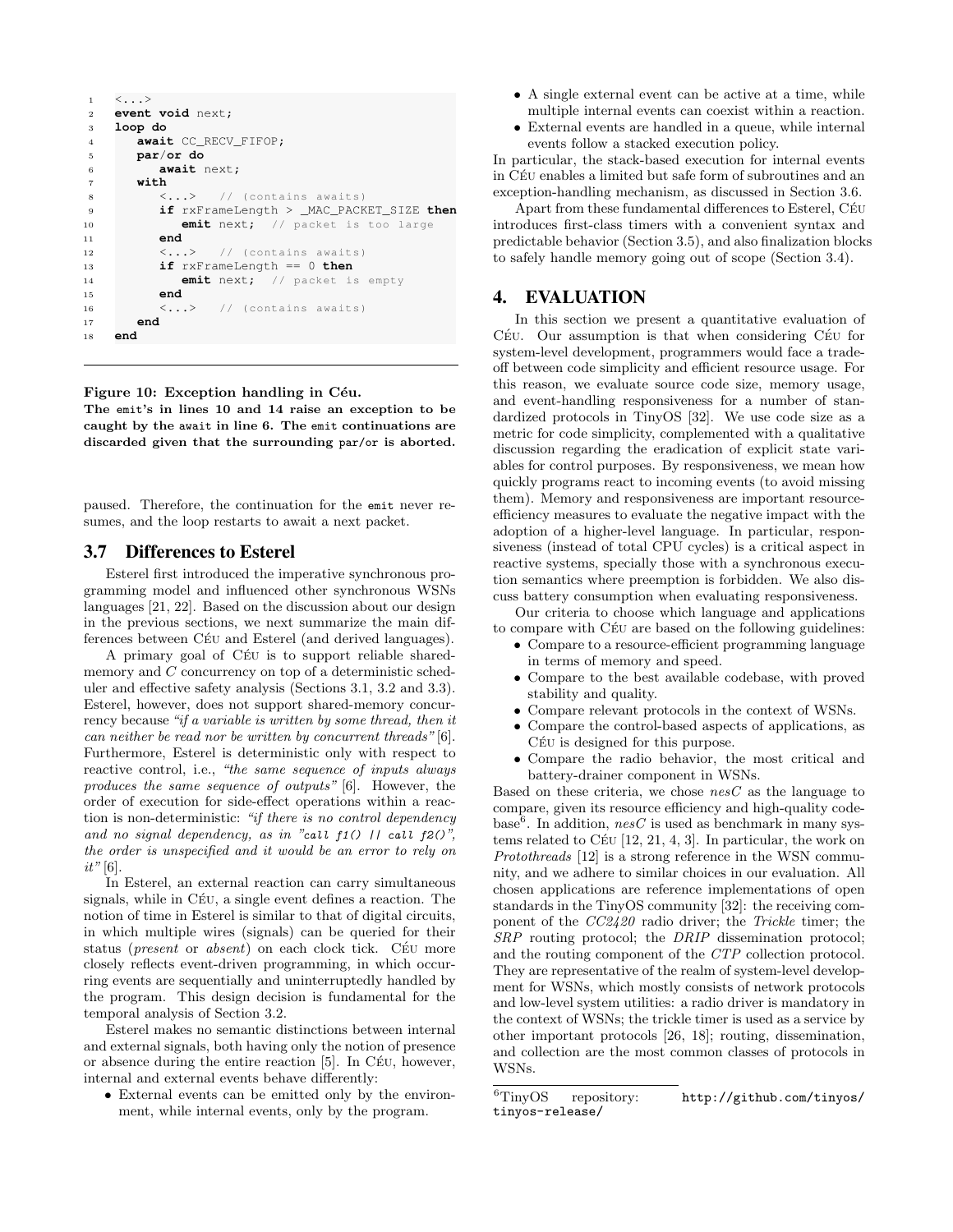|                       |                          |          |         | Code size                |                  | Céu features             |                            |                    |                           |                   | Memory usage                |            |                          |            |                          |    |
|-----------------------|--------------------------|----------|---------|--------------------------|------------------|--------------------------|----------------------------|--------------------|---------------------------|-------------------|-----------------------------|------------|--------------------------|------------|--------------------------|----|
| Component             | Application              | Language | tokens: | Céu<br><b>VS</b><br>nesC | qlobals<br>state | data                     | local<br>data<br>variables | internal<br>events | first-<br>class<br>timers | parallel<br>comp. | max.<br>number<br>or trails | <b>ROM</b> | Céu<br><b>VS</b><br>nesC | <b>RAM</b> | Céu<br><b>VS</b><br>nesC |    |
| <b>CTP</b>            | <b>TestNetwork</b>       | nesC     | 383     | $-23%$                   | 5<br>4           | 2;5;6                    | 2                          | 3                  | 5                         | 8                 | 18896                       | 9%         | 1295                     | 2%         |                          |    |
|                       |                          | Céu      | 295     |                          |                  | 2                        |                            |                    |                           |                   |                             | 20542      |                          | 1319       |                          |    |
| <b>SRP</b><br>TestSrp |                          | nesC     | 418     | $-30%$                   | 2                | 8                        | 2;2;2;                     | 1                  | ۰                         | 1                 | 3                           | 12266      | 5%                       | 1252       | $-3%$                    |    |
|                       |                          | Céu      | 291     |                          |                  | 4                        |                            |                    |                           |                   |                             | 12836      |                          | 1215       |                          |    |
| <b>DRIP</b>           | <b>TestDissemination</b> | nesC     | 342     | $-25%$                   | $\overline{2}$   |                          | 4                          |                    |                           | 4                 | 5                           | 12708      | 8%                       | 393        | 4%                       |    |
|                       |                          | Céu      | 258     |                          |                  | -                        |                            |                    |                           |                   |                             | 13726      |                          | 407        |                          |    |
| CC2420                | RadioCountToLeds         |          | nesC    | 519                      | $-27%$           | 4                        | 2                          | 3:3                |                           | ٠                 | $\overline{2}$              | 4          | 10546                    | 2%         | 283                      | 3% |
|                       |                          | Céu      | 380     |                          |                  | ۰                        |                            |                    |                           |                   |                             | 10782      |                          | 291        |                          |    |
| Trickle               | TestTrickle              | nesC     | 477     | $-69%$                   | 2                | $\overline{2}$           | 2:5                        |                    | 2                         | 3                 | 6                           | 3504       | 22%                      | 72         | 22%                      |    |
|                       |                          | Céu      | 149     |                          |                  | $\overline{\phantom{a}}$ |                            |                    |                           |                   |                             | 4284       |                          | 88         |                          |    |

Figure 11: Comparison between Céu and nesC for the implemented applications.

The column group *Code size* compares the number of language tokens and global variables used in the sources; the group C'eu features shows the number of times each functionality is used in each application; the group Memory usage compares ROM and RAM consumption.

We took advantage of the component-based model of TinyOS and all of our implementations use the same interface provided by the  $nesC$  counterpart. This approach has two advantages: first, we could reuse existing applications in the TinyOS repository to test the protocols (e.g. RadioCountToLeds or TestNetwork); second, sticking to the same interface forced us to retain the original architecture and functionality, which also strengths our evaluation.

Figure 11 shows the comparison for Code size and Memory usage between the implementations in  $nesC$  and CEU. For memory usage, detailed in Section 4.2, we compare the binary code size and required RAM. For code size, detailed in Section 4.1, we compare the number of tokens used in the source code. For responsiveness, detailed in Section 4.3, we evaluate the capacity to promptly acknowledge radio packet arrivals in the CC2420 driver.

#### 4.1 Code size

We use two metrics to compare code complexity between the implementations in C<sub>EU</sub> and nesC: the number of language tokens and global variables used in the source code. Similarly to comparisons in related work [4, 12], we did not consider code shared between the  $nesC$  and CEU implementations, as they do not represent control functionality and pose no challenges regarding concurrency aspects (i.e. they are basically predicates, struct accessors, etc.).

Note that the languages share the core syntax for expressions, calls, and field accessors (based on C), and we removed all verbose annotations from the  $nesC$  implementations for a fair comparison (e.g. signal, call, command, etc.). The column Code size in Figure 11 shows a considerable decrease in the number of tokens for all implementations (around at least 25%).

Regarding the metrics for number of globals, we categorized them in state and data variables.

State variables are used as a mechanism to control the

application flow (on the lack of a better primitive). Keeping track of them is often regarded as a difficult task, hence, reduction of state variables has already been proposed as a metric of code complexity in a related work [12]. The implementations in CÉU, not only reduced, but completely eliminated state variables, given that all control patterns could be expressed with hierarchical compositions of activities assisted by internal-event communication.

Data variables in WSN programs usually hold message buffers and protocol parameters (e.g. sequence numbers, timer intervals, etc.). In event-driven systems, given that stacks are not retained across reactions to the environment, all data variables must be global<sup>7</sup>. Although the use of local variables does not imply in reduction of lines of code (or tokens), the smallest the scope of a variable, the more readable and less susceptible to bugs the program becomes. In the CEU implementations, most variables could be nested to a deeper scope. The column local data variables in Figure 11 shows the depth of each new local variable in C<sub>EU</sub> that was originally a global in  $nesC$  (e.g. "2;5;6" represents globals that became locals inside blocks in the 2nd, 5th, and 6th depth level).

The columns under *Céu features* in Figure 11 point out how many times each functionality has been used in the implementations in CÉU, helping to identify where the reduction in source code size comes from. As an example, Trickle uses 2 timers and 3 parallel compositions, resulting in at most 6 trails active at the same time. The use of six coexisting trails for such a small application is justified by its highly control-intensive nature, and the almost 70% code reduction illustrates the huge gains with CEU in this context.

<sup>&</sup>lt;sup>7</sup>In the case of *nesC*, we refer to globals as all variables defined in the top-level of a component implementation block, which are visible to all functions inside it.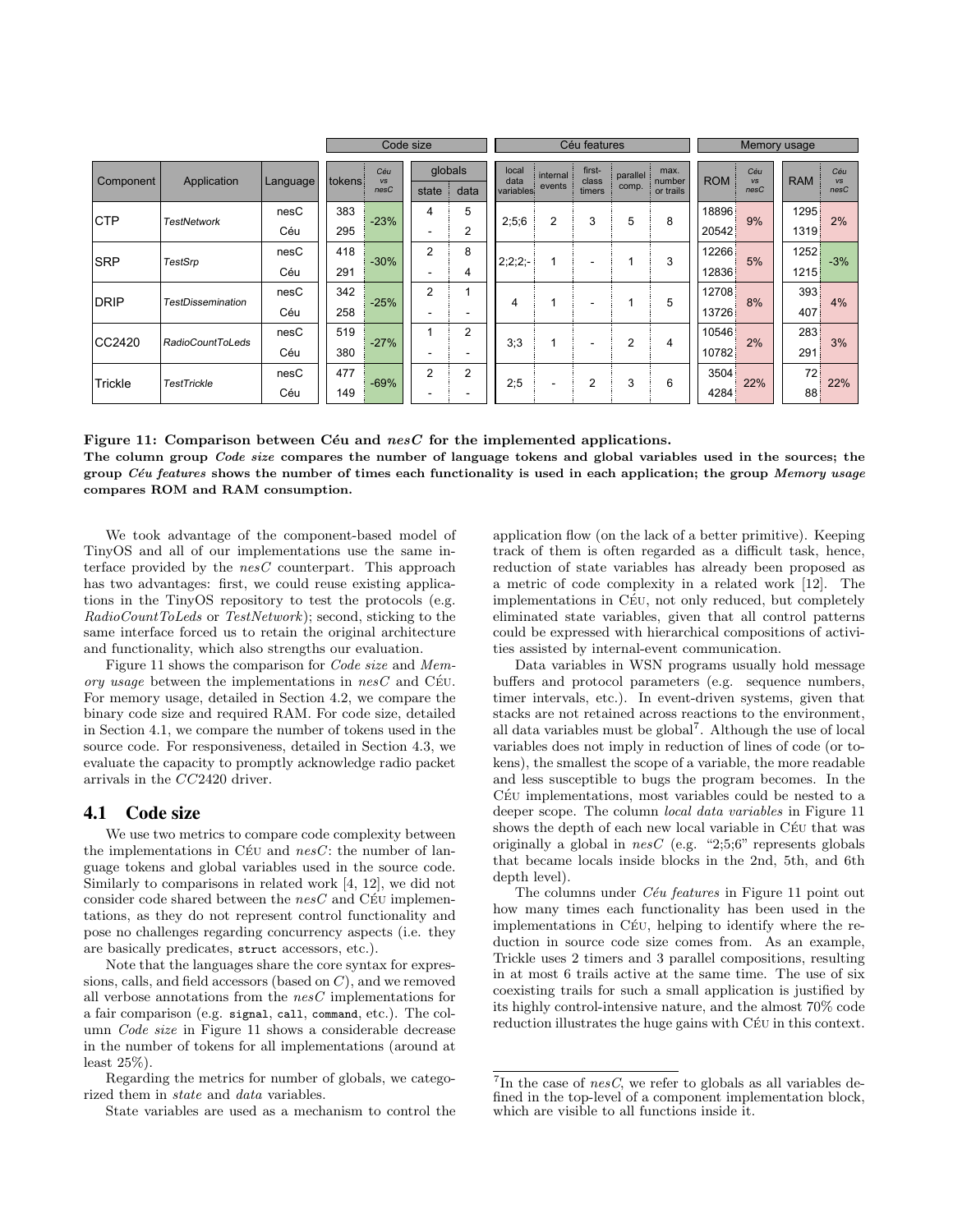### 4.2 Memory Usage

Memory is a scarce resource in motes and it is important that Céu does not pose significant overheads in comparison to nesC. We evaluate ROM and RAM consumption by using available testing applications for the protocols in the TinyOS repository. Then, we compiled each application twice: first with the original component in  $nesC$ , and then with the new component in CÉU. Column Memory usage in Figure 11 shows the consumption of ROM and RAM for the generated applications. With the exception of the Trickle timer, the results in CÉU are below  $10\%$  in ROM and 5% in RAM, in comparison with the implementations in nesC. Our method and results are similar to those for Protothreads [12], which is an actively supported programming system for the Contiki OS [11].

Note that the results for Trickle illustrate the footprint of the runtime of CÉU. The RAM overhead of  $22\%$  actually corresponds to only 16 bytes: 1 byte for each of the maximum 6 concurrent trails, and 10 bytes to handle synchronization among timers. As the complexity of the application grows, this basic overhead tends to become irrelevant. The SRP implementation shows a decrease in RAM, which comes from the internal communication mechanism of  $C$ *É* $U$ that could eliminate a queue. Note that both TinyOS and CEU define functions to manipulate queues for timers and tasks (or trails). Hence, as our implementations use components in the two systems, we pay an extra overhead in ROM for all applications.

We focused most of the language implementation efforts on RAM optimization, as it has been historically considered more scarce than ROM [25]. Although we have achieved competitive results, we expected more gains with memory reuse for blocks with locals in sequence, because it is something that cannot be done automatically by the  $nesC$  compiler. However, we analyzed each application and it turned out that we had no gains at all from blocks in sequence. Our conclusion is that sequential patterns in WSN applications come either from split-phase operations, which always require memory to be preserved; or from loops, which do reuse all memory, but in the same way that event-driven systems do.

#### 4.3 Responsiveness

A known limitation of languages with synchronous and cooperative execution is that they cannot guarantee hard real-time deadlines [10, 23]. For instance, the rigorous synchronous semantics of C<sub>EU</sub> forbids non-deterministic preemption to serve high priority trails. Even though CEU ensures bounded execution for reactions, this guarantee is not extended to C function calls, which are usually preferred for executing long computations (due to performance and existing codebase). The implementation of a radio driver purely in Céu raises questions regarding its responsiveness, therefore, we conduct two experiments in this section. The experiments use the COOJA simulator [13] running images compiled to TelosB motes.

In the first experiment, we "stress-test" the radio driver to compare its performance in the CEU and  $nesC$  implementations. We use 10 motes that broadcast 100 consecutive packets of 20 bytes to a mote that runs a periodic time-consuming activity. The receiving handler simply adds the value of each received byte to a global counter. The sending rate of each mote is 200ms (leading to a receiving



Figure 12: Percentage of received packets depending on the duration of the lengthy operation.

Note the logarithmic scale on the  $x$ -axis. The packet arrival frequency is 20ms. The operation frequency is  $140$ ms. In the  $(left)$  green area, Céu performs similarly to nesC. The (middle) gray area represents the region in which  $nesC$  is still responsive. In the (right) red area, both implementations become unresponsive (i.e. over 5% packet losses).

| Operation                  | Duration          |
|----------------------------|-------------------|
| Block cipher $[20, 16]$    | 1 <sub>ms</sub>   |
| $MD5$ hash [16]            | 3ms               |
| Wavelet decomposition [34] | 6ms               |
| SHA-1 hash $[16]$          | 8ms               |
| RLE compression [31]       | 70 <sub>ms</sub>  |
| BWT compression [31]       | 300 <sub>ms</sub> |
| Image processing [30]      | $50 - 1000$ ms    |

Table 1: Durations for lengthy operations is WSNs. Céu can perform the operations in the green rows in real-time and under high loads.

average of 50 packets per second considering the 10 motes), and the time-consuming activity in the receiving mote runs every 140ms. Note that these numbers are much above typical WSN applications: 10 neighbors characterizes a dense topology; 20 bytes plus header data is close to the default limit for a TinyOS packet; and 5 messages per second is a high frequency on networks that are supposedly idle most of the time. We run the experiment varying the duration of the lengthy activity from 1 to 128 milliseconds, covering a wide set of applications (summarized in Table 1). We assume that the lengthy operation is implemented directly in C and cannot be easily split in smaller operations (e.g., recursive algorithms [10, 23]). So, we simulated them with simple busy waits that would keep the driver in CEU unresponsive during that period.

Figure 12 shows the percentage of handled packets in  $C$ <sub>E</sub>U and nesC for each duration. Starting from the duration of 6ms, the responsiveness of CÉU degrades in comparison to nesC (5\%) of packet loss). The nesC driver starts to become unresponsive with operations that take 32ms, which is a similar conclusion taken from TOSThreads experiments with the same hardware [23]. Table 1 shows the duration of some lengthy operations specifically designed for WSNs found in the literature. The operations in the group with timings up to  $6ms$  could be used with real-time responsiveness in CEU (considering the proposed high-load parameters).

Although we did not perform specific tests to evaluate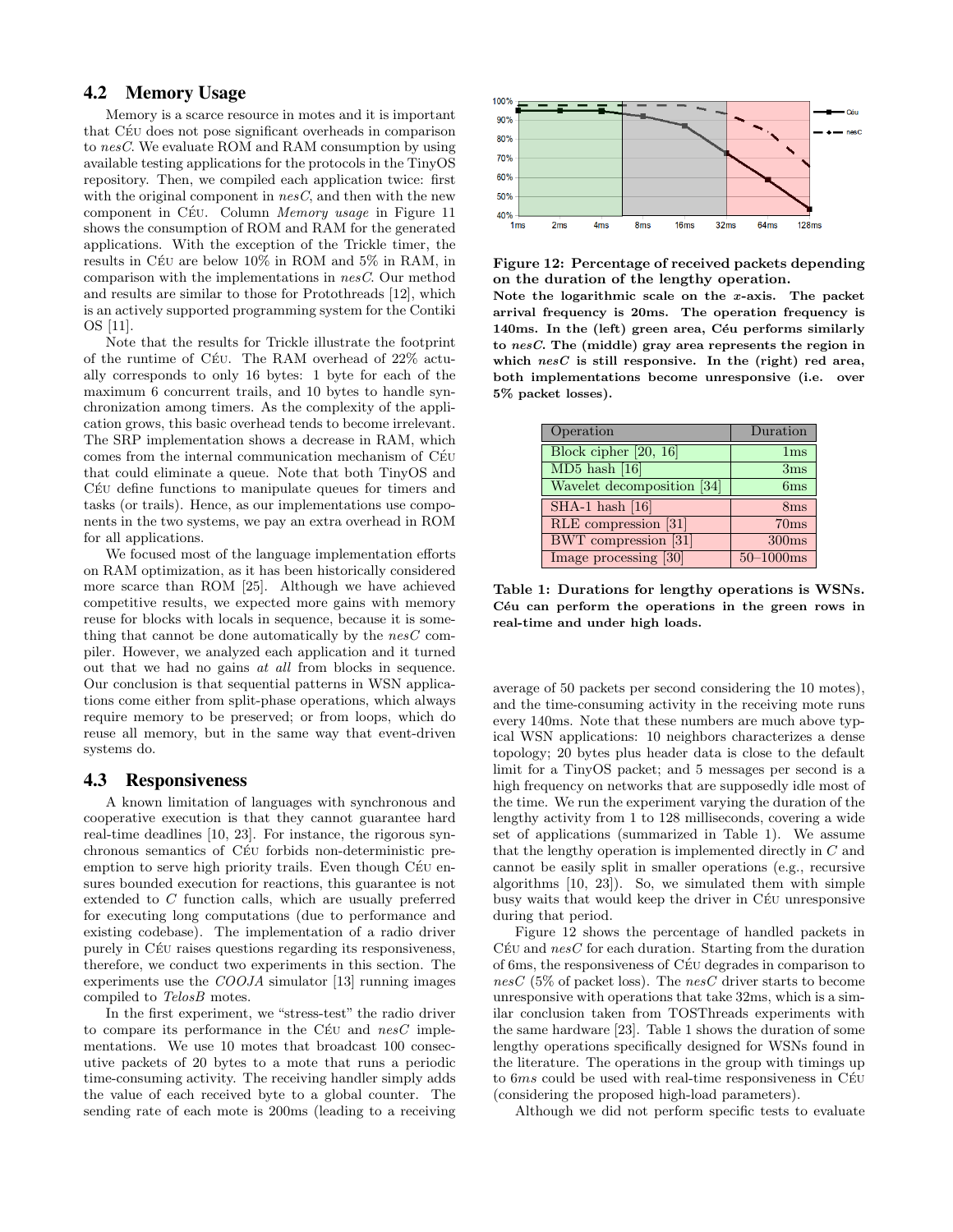

Figure 13: Percentage of received packets depending on the sending frequency.

Each received packet is tied to a 8-ms operation. Céu is 100% responsive up to a frequency of 30ms per packet.

CPU usage and battery consumption, the experiment suggests that the overhead of  $C\text{\text{EU}}$  over nesC is very low. When the radio driver is the only running activity (column 1ms, which is the same result for an addition test we did for  $0ms$ ), both implementations loose packets with a difference under 3 percentage points. This difference remains the same up to 4-ms activities, hence, the observed degradation for longer operations is only due to the lack of preemption, not execution speed. Note that for lengthy operations implemented in  $C$ , there is no runtime or battery consumption overhead at all, as the generated code is the same for  $C$ EU and nesC.

In the second experiment, instead of running a long activity in parallel, we use a 8-ms operation tied in sequence with every packet arrival to simulate an activity such as encryption. We now run the experiment varying the rate in the 10 sending motes from 600ms to 100ms (i.e., 60ms to 10ms receiving rate if we consider the 10 motes). Figure 13 shows the percentage of handled packets in CÉU and  $nesC$ for each rate of message arrival. The results show that  $C$   $E$ <sup>U</sup> is 100% responsive up to frequency of 33 packets per second, while  $nesC$  up to 50 packets.

The overall conclusion from the experiments is that the radio driver in C<sub>EU</sub> performs as well as the original driver in nesC under high loads for programs with lengthy operations of up to 4ms, which is a reasonable time for control execution and simple processing. The range between 6ms and 16ms offers opportunities for performing more complex operations, but also requires careful analysis and testing. For instance, the last experiment shows that the CEU driver can process in real time messages arriving every 33ms in sequence with a 8-ms operation.

Note that our experiments represent a "stress-test" scenario that is atypical to WSNs. Protocols commonly use longer intervals between message transmissions together with mechanisms to avoid contention, such as randomized timers [26, 18]. Furthermore, WSNs are not subject to strict deadlines, being not classified as hard real-time systems [25].

#### 4.4 Discussion

C<sub>EU</sub> targets control-intensive applications and provides abstractions that can express program flow specifications concisely. Our evaluation shows a considerable decrease in code size that comes from logical compositions of trails through the par/or and par/and constructs. They handle start-up and termination for trails seamlessly without extra programming efforts. We believe that the small overhead in memory qualifies CÉU as a realistic option for constrained devices. Furthermore, our broad safety analysis, encompassing all proposed concurrency mechanisms, ensures that the high degree of concurrency in WSNs does not pose safety threats to applications. As a summary, the following safety properties hold for all programs that successfully compile in Céu:

- Time-bounded reactions to the environment (Sections 3.1 and 3.6).
- Reliable weak and strong abortion among activities (Sections 3.1 and 3.2).
- No concurrency in accesses to shared variables (Section 3.2).
- No concurrency in system calls sharing a resource (Section 3.3).
- Finalization for blocks going out of scope (Section 3.4).
- Auto-adjustment for timers in sequence (Section 3.5).
- Synchronization for timers in parallel (Section 3.5).

These properties are desirable in any application and are guaranteed as preconditions in CÉU by design. Ensuring or even extracting these properties from less restricted languages requires significant manual analysis.

Even though the achieved expressiveness and overhead of Céu meet the requirements of WSNs, its design imposes two inherent limitations: the lack of dynamic loading which would forbid the static analysis, and the lack of hard realtime guarantees.

Regarding the first limitation, dynamic features are already discouraged due to resource constraints. For instance, even object-oriented languages targeting WSNs forbid dynamic allocation [3, 33]. Given that we focus on system-level development which does not require rich dynamic functionality, we leave for a future work an in-depth discussion about this issue. Note that queues, stacks, and other simple dynamic data structures for handling message packets can be made available to  $C\acute{\rm e}\nu$  through its safe integration with  $C$ .

To deal with the second limitation, which can be critical in the presence of lengthy computations, we can consider the following approaches: (1) manually placing pause statements in unbounded loops;  $(2)$  integrating CEU with a preemptive system. The first option requires the lengthy operations to be rewritten in CÉU using pause statements so that other trails can be interleaved with them. This option is the one recommended in many related work that provide a similar cooperative primitive (e.g. pause [6], PT\_YIELD [12], yield  $[21]$ , post  $[17]$ ). Considering the second option, CÉU and preemptive threads are not mutually exclusive. For instance, TOSThreads [23] proposes a message-based integration with nesC that is safe and matches the semantics of C<sub>EU</sub> external events.

## 5. RELATED WORK

 $C$ *EU* is strongly influenced by Esterel  $[8]$  in its support for compositions and reactivity to events. However, Esterel is focused only on control and delegates to programmers most efforts to deal with data and low-level access to the underlying platform. For instance, read/write to shared memory among threads is forbidden, and avoiding conflicts between concurrent  $C$  calls is left to programmers [6]. CEU deals with shared memory and C integration at its very core, with additional support for finalization, conflict annotations, and a static analysis that permeates all languages aspects. This way, C<sub>EU</sub> could not be designed easily as pure extensions to Esterel.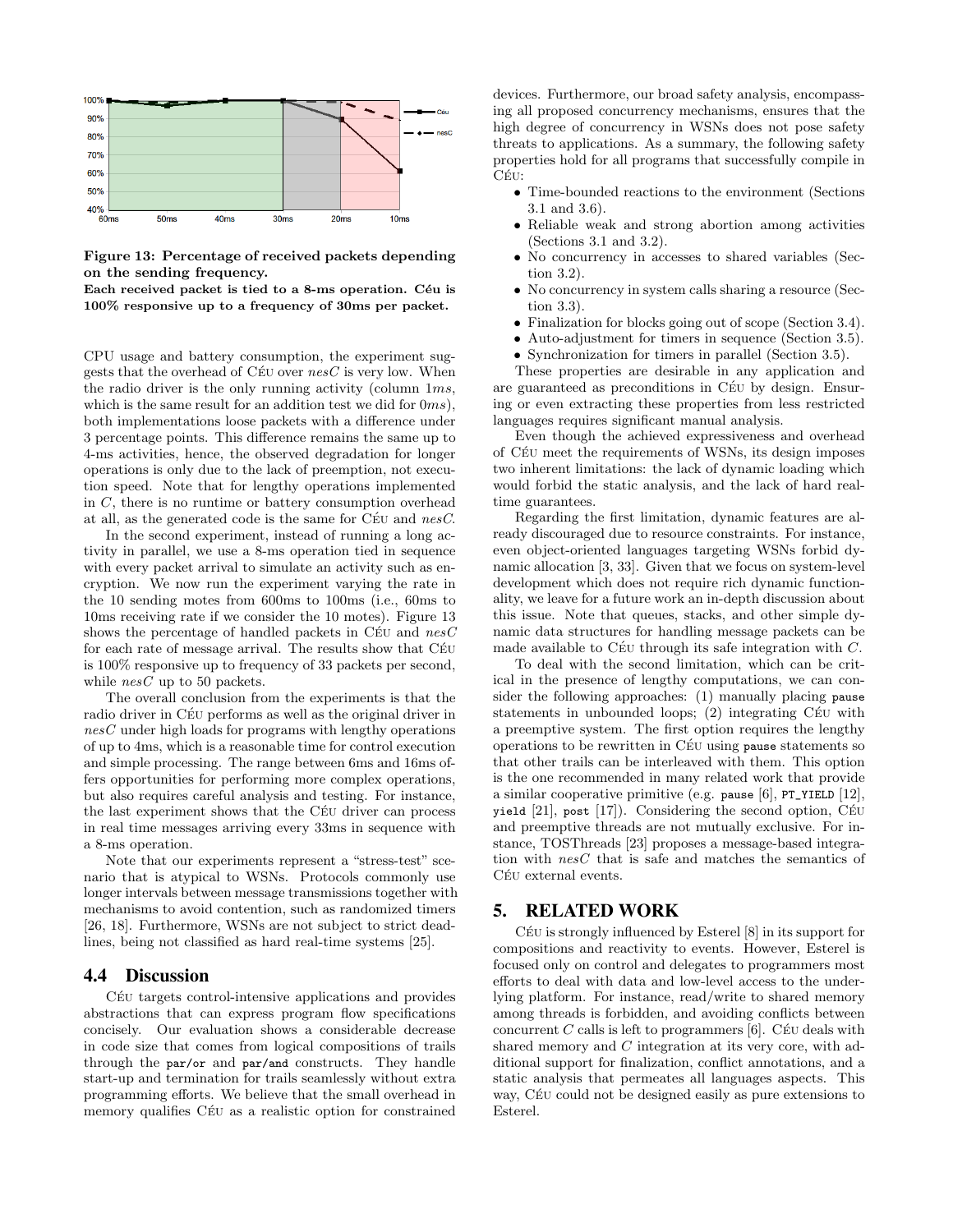| Language          |      |                            | Complexity            |                             | Safety                |                                 |                         |                          |                                |
|-------------------|------|----------------------------|-----------------------|-----------------------------|-----------------------|---------------------------------|-------------------------|--------------------------|--------------------------------|
| name              | year | 1: sequential<br>execution | 2: local<br>variables | 3: parallel<br>compositions | 4: internal<br>events | 5: deterministic :<br>execution | 6: bounded<br>execution | 7: safe shared<br>memory | 8: finalization<br>и<br>blocks |
| Preemptive        | many |                            |                       |                             |                       |                                 | rt                      |                          |                                |
| nesC [17]         | 2003 |                            |                       |                             |                       |                                 | async                   |                          |                                |
| OSM [22]          | 2005 |                            |                       |                             |                       |                                 |                         |                          |                                |
| Protothreads [12] | 2006 |                            |                       |                             |                       |                                 |                         |                          |                                |
| TinyThreads [27]  | 2006 |                            |                       |                             |                       |                                 |                         |                          |                                |
| Sol [21]          | 2007 |                            |                       |                             |                       |                                 |                         |                          |                                |
| FlowTalk [3]      | 2011 |                            |                       |                             |                       |                                 |                         |                          |                                |
| Ocram [4]         | 2013 |                            |                       |                             |                       |                                 |                         |                          |                                |
| Céu               |      |                            |                       |                             |                       |                                 |                         |                          |                                |

Figure 14: Table of features found work related to Céu.

The languages are sorted by the date they first appeared in a publication. A gray background indicates where the feature first appeared (or a contribution if it appears in a Céu cell).

Figure 14 presents an overview of work related to  $C\&i$ . pointing out supported features which are grouped by those that reduce complexity and those that increase safety. The line Preemptive represents languages with preemptive scheduling [7, 23], which are summarized further. The remaining lines enumerate languages with goals similar to those of  $C$ *É*U that follow a synchronous or cooperative execution semantics.

Many related approaches allow events to be handled in sequence through a blocking primitive, overcoming the main limitation of event-driven systems (column 1 [12, 4, 27, 3, 21]). As a natural extension, most of them also keep the state of local variables between reactions to the environment (column 2). In addition,  $C\not\in U$  introduces a reliable mechanism to interface local pointers with the system through finalization blocks (column 8). Given that these approaches use cooperative scheduling, they can provide deterministic and reproducible execution (column 5). However, as far as we know, CEU is the first system to extend this guarantee for timers in parallel.

Synchronous languages first appeared in the context of WSNs through OSM [22] and Sol [21], which provide parallel compositions (column 3) and distinguish themselves from multi-threaded languages by handling thread destruction seamlessly [28, 5]. Compositions are fundamental for the simpler reasoning about control that made possible the safety analysis of CÉU. Sol detects infinite loops at compile time to ensure that programs are responsive (column 6). CEU adopts the same policy, which first appeared in Esterel. Internal events (column 4) can be used as a reactive alternative to shared-memory communication in synchronous languages, as supported in OSM. CÉU introduces a stack-based execution that also provides a restricted but safer form of subroutines.

nesC provides a data-race detector for interrupt handlers (column 7), ensuring that "if a variable x is accessed by asynchronous code, then any access of x outside of an atomic statement is a compile-time error" [17]. The analysis of  $C$  EU is, instead, targeted at synchronous code and points more precisely when accesses can be concurrent, which is only possible because of its restricted semantics. Furthermore, CÉU extends the analysis for system calls (*commands* in  $nesC$ ), as well as conflicts in trail termination. Although  $nesC$  does not enforce bounded reactions, it promotes a cooperative style among tasks, and provides asynchronous events that can preempt tasks (column 6), something that cannot be done in CÉU.

On the opposite side of concurrency models, languages with preemptive scheduling assume time independence among processes and are more appropriate for applications involving algorithmic-intensive problems. Preemptive scheduling is also employed in real-time operating systems to provide response predictability, typically through prioritized schedulers [7, 14, 15, 23]. The choice between the two models should take into account the nature of the application and consider the trade-off between safe synchronization and predictable responsiveness.

## 6. CONCLUSION

We presented CÉU, a system-level programming language targeting control-intensive WSN applications. CEU is based on a synchronous core that combines parallel compositions with standard imperative primitives, such as sequences, loops and assignments. Our work has three main contributions:

- A resource-efficient synchronous language that can express control specifications concisely.
- The stack-based execution policy for internal events as a powerful broadcast communication mechanism.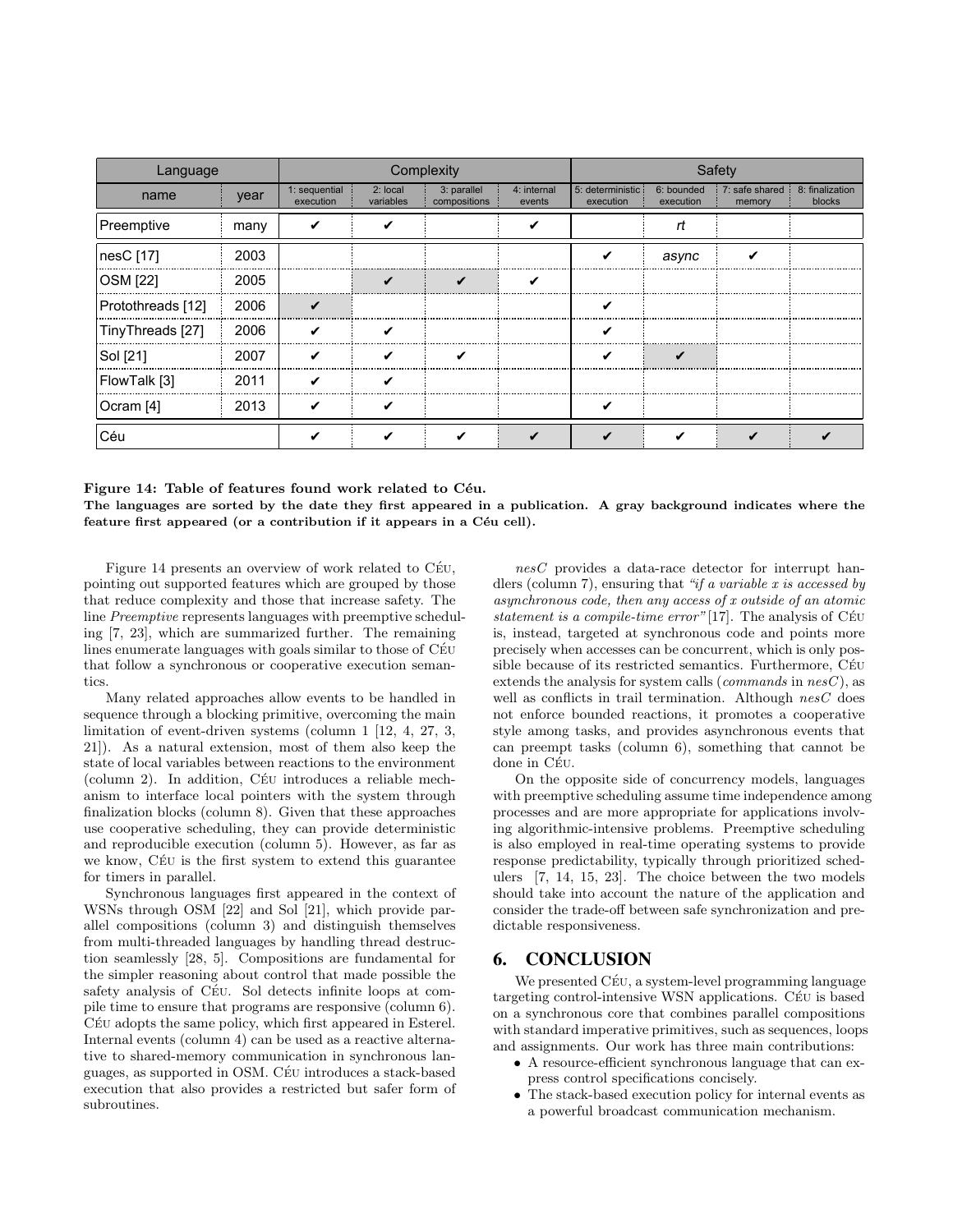• A wide set of compile-time safety guarantees for concurrent programs that are still allowed to share memory and access the underlying platform in "raw C".

We argue that the dictated safety mindset of our design does not lead to a tedious and bureaucratic programming experience. In fact, the proposed safety analysis actually depends on control information that can only be inferred based on high-level control-flow mechanisms (which results in more compact implementations). Furthermore, CEU embraces practical aspects for the context of WSNs, providing seamless integration with  $C$  and a convenient syntax for timers.

As far as we know, CEU is the first language with stackbased internal events, which allows to build rich control mechanisms on top of it, such as a limited form of subroutines and exception handling. In particular, CÉU's subroutines compose well with the other control primitives and are safe, with guaranteed bounded execution and memory consumption.

Our evaluation compares several implementations of widely adopted WSN protocols in Céu to nesC, showing a considerable reduction in code size with a small increase in resource usage. On the way to a more in-depth qualitative approach, we have been teaching CEU as an alternative to  $nesC$  in hands-on WSN courses in a high school for the past two years (and also in two universities in short courses). Our experience shows that students are capable of implementing a simple multi-hop communication protocol in C<sub>EU</sub> in a couple of weeks.

The resource-efficient implementation of CÉU is suitable for constrained sensor nodes and imposes a small memory overhead in comparison to handcrafted event-driven code.

#### 7. ACKNOWLEDGMENTS

This work was partially supported by grants from CNPq (Brazil), SAAB (Sweden), and the European Union Seventh Framework Programme (FP7/2007-2013) under agreement No. 257007.

## 8. REFERENCES

- [1] A. Adya et al. Cooperative task management without manual stack management. In ATEC'02, pages 289–302. USENIX Association, 2002.
- [2] A. Benveniste et al. The synchronous languages twelve years later. In Proceedings of the IEEE, volume 91, pages 64–83, Jan 2003.
- [3] Bergel et al. Flowtalk: language support for long-latency operations in embedded devices. IEEE Transactions on Software Engineering, 37(4):526–543, 2011.
- [4] A. Bernauer and K. Römer. A comprehensive compiler-assisted thread abstraction for resource-constrained systems. In Proceedings of IPSN'13, Philadelphia, USA, Apr. 2013.
- [5] G. Berry. Preemption in concurrent systems. In FSTTCS, volume 761 of Lecture Notes in Computer Science, pages 72–93. Springer, 1993.
- [6] G. Berry. The Esterel-V5 Language Primer. CMA and Inria, Sophia-Antipolis, France, June 2000. Version 5.10, Release 2.0.
- [7] S. Bhatti et al. MANTIS OS: an embedded multithreaded operating system for wireless micro

sensor platforms. Mob. Netw. Appl., 10:563–579, August 2005.

- [8] F. Boussinot and R. de Simone. The Esterel language. Proceedings of the IEEE, 79(9):1293–1304, Sep 1991.
- [9] N. Cooprider, W. Archer, E. Eide, D. Gay, and J. Regehr. Efficient memory safety for TinyOS. In Proceedings of SenSys'07, pages 205–218. ACM, 2007.
- [10] C. Duffy et al. A comprehensive experimental comparison of event driven and multi-threaded sensor node operating systems. JNW, 3(3):57–70, 2008.
- [11] Dunkels et al. Contiki a lightweight and flexible operating system for tiny networked sensors. In Proceedings of LCN'04, pages 455-462, Washington, DC, USA, 2004. IEEE Computer Society.
- [12] Dunkels et al. Protothreads: simplifying event-driven programming of memory-constrained embedded systems. In Proceedings of SenSys'06, pages 29–42. ACM, 2006.
- [13] J. Eriksson et al. COOJA/MSPSim: interoperability testing for wireless sensor networks. In Proceedings of SIMUTools'09, page 27. ICST, 2009.
- [14] M. Farooq and T. Kunz. Operating systems for wireless sensor networks: A survey. Sensors, 11(6):5900–5930, 2011.
- [15] FreeRTOS. FreeRTOS homepage. http://www.freertos.org.
- [16] P. Ganesan et al. Analyzing and modeling encryption overhead for sensor network nodes. In Proceedings of WSNA'03, pages 151–159. ACM, 2003.
- [17] D. Gay et al. The nesC language: A holistic approach to networked embedded systems. In PLDI'03, pages 1–11, 2003.
- [18] O. Gnawali et al. Collection tree protocol. In Proceedings of SenSys'09, pages  $1-14$ . ACM, 2009.
- [19] Hill et al. System architecture directions for networked sensors. SIGPLAN Notices, 35:93–104, November 2000.
- [20] C. Karlof et al. TinySec: a link layer security architecture for wireless sensor networks. In Proceedings of  $SenSys'04$ , pages 162–175. ACM, 2004.
- [21] M. Karpinski and V. Cahill. High-level application development is realistic for wireless sensor networks. In Proceedings of SECON'07, pages 610–619, 2007.
- [22] O. Kasten and K. Römer. Beyond event handlers: Programming wireless sensors with attributed state machines. In Proceedings of IPSN '05, pages 45–52, April 2005.
- [23] K. Klues et al. TOSThreads: thread-safe and non-invasive preemption in TinyOS. In Proceedings of SenSys'09, pages 127–140, New York, NY, USA, 2009. ACM.
- [24] E. A. Lee. The problem with threads. Computer, 39(5):33–42, 2006.
- [25] P. Levis. Experiences from a decade of TinyOS development. In Proceedings of OSDI'12, pages 207–220, Berkeley, CA, USA, 2012. USENIX Association.
- [26] P. Levis et al. Trickle: A self-regulating mechanism for code propagation and maintenance in wireless networks. In Proceedings of NSDI'04, volume 4, page 2, 2004.
- [27] W. P. McCartney and N. Sridhar. Abstractions for safe concurrent programming in networked embedded